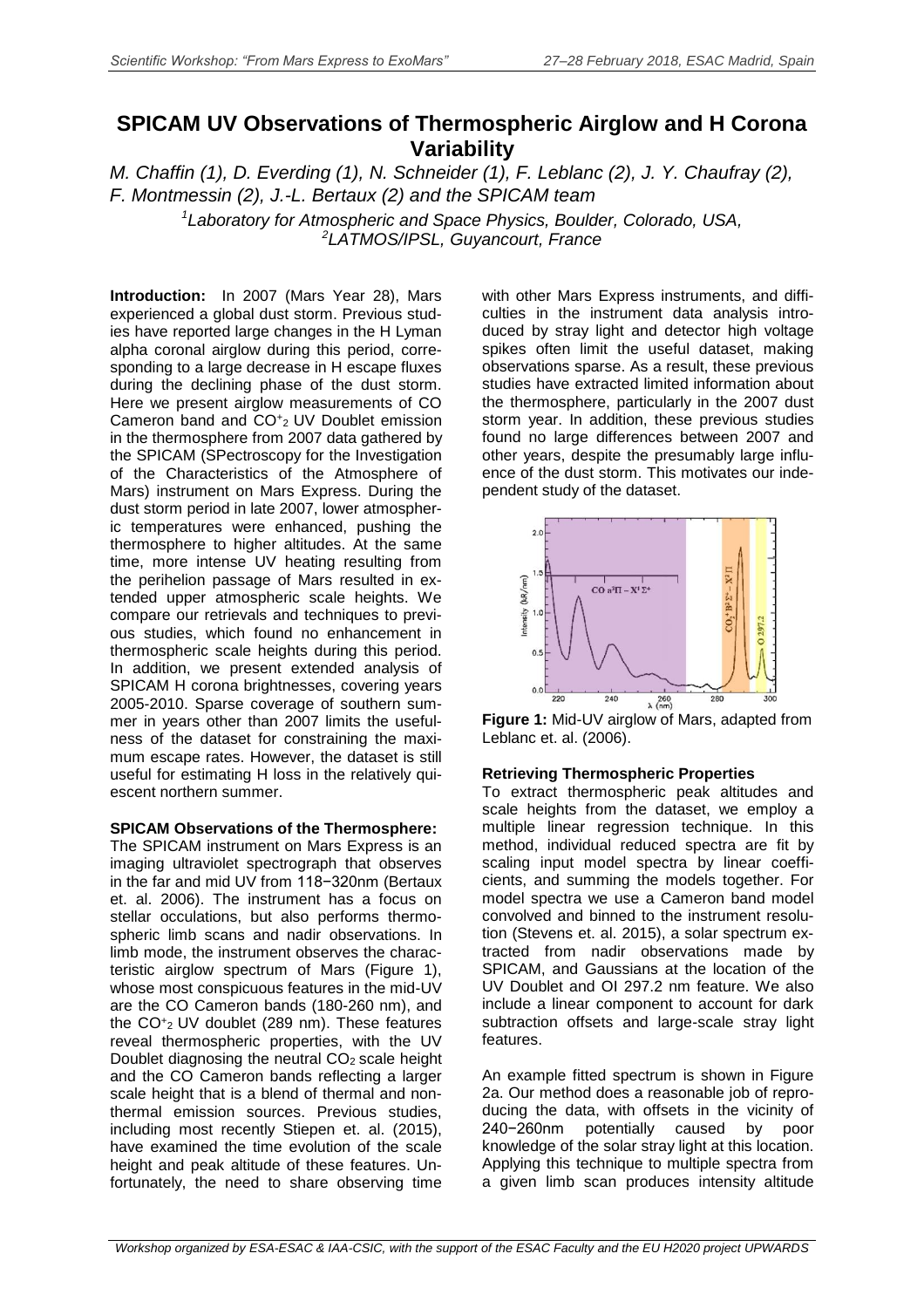profiles (Figure 2b), which can then be fit to extract a peak altitude and scale height.



**Figure 2**: (a) Example SPICAM spectrum and multiple linear regression fit, showing composite fit and fitted components. (b) Retrieved altitude profile of CO Cameron band emission for a single limb scan. Each point represents the Cameron band fit component to the average SPICAM spectrum for surrounding altitudes.

**Response of the Thermosphere in 2007:**

By applying our fit procedure across 2007, we produce peak altitudes and scale heights for both the Cameron bands and the  $CO_{2}^{+2}$  UVD, shown in Figure 3. We see an increase of the peak altitude by over 10 km, centered on southern summer solstice and declining approximately linearly on either side of the peak. Scale heights are more peaked, with a linear increase from 15km near  $L_s$  200 to 30km near  $L_s$  300, and a steep decline following the peak. These observations have implications for the structure and variability of the thermosphere and the upper atmospheric environment underlying the large variability in the H corona, which we will discuss more fully in our presentation.



**Figure 3**: Retrieved peak altitudes and scale heights of thermospheric emissions at Mars in 2007. Red band indicates expected range of scale heights, orange band covers time range of 2007 global dust storm.

**SPICAM Observations of H Corona Variation:** Following methods presented in Chaffin et al 2014 [5], we extended analysis of the SPICAM coronal Lyman alpha brightness dataset across 2005-2010, with results shown in Figure 4.

Unfortunately, the SPICAM UV data do not provide good coronal coverage of southern summers in years besides 2007, with most observations in other years falling into northern summer. This likely provides a good estimate of the minimum escape fluxes occurring in a given Martian year, without constraining the maximum H loss experienced in southern summer.



**Figure 4:** SPICAM retrieved H escape fluxes for 2005-2010. Panels show Martian dust opacity, H escape fluxes retrieved from SPICAM Lyman alpha profiles, Mars-Sun distance, and solar decametric radio flux at 1AU, an indicator of solar activity. Escape rates are highest in 2007 during Mars southern summer / perihelion, with lower rates at other times. Lack of coverage during southern summers other than 2007 limits the usefulness of the dataset in constraining the peak escape rates, but may provide a good estimate of escape during northern summer quiescent periods.

## **References:**

[1] Bertaux, J.-L., et al.: SPICAM on Mars Express: Observing modes and overview of UV spectrometer data and scientific results, JGR, Vol. 111, E10S90, 2006.

[2] Stiepen, A., et al.: Mars thermospheric scale height: CO Cameron and CO<sup>+</sup>2 dayglow observations from Mars Express, Icarus, Vol. 245, pp. 295-305, 2015.

[3] Leblanc, F., et al.: Martian dayglow as seen by the SPICAM UV spectrograph on Mars Express, JGR, Vol. 111, E09S11, 2006. [4] Stevens, M. H., et al.: New observations of molecular nitrogen in the Martian upper atmosphere by IUVS on MAVEN, GRL, Vol. 42, pp. 9050-9056, 2015.